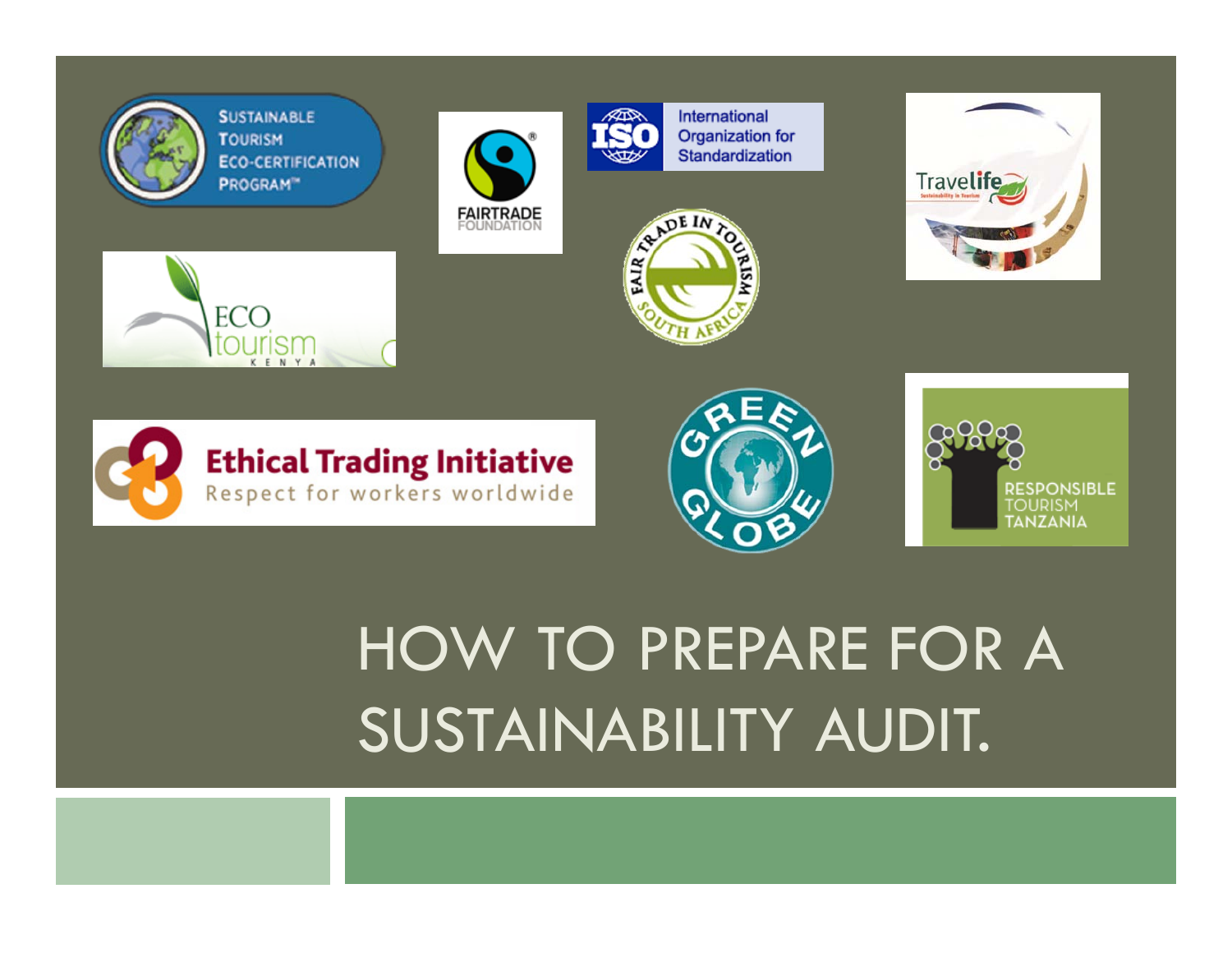Sustainability is defined as the ability to meet our needs without comprising the ability of the future generations to meet theirs.

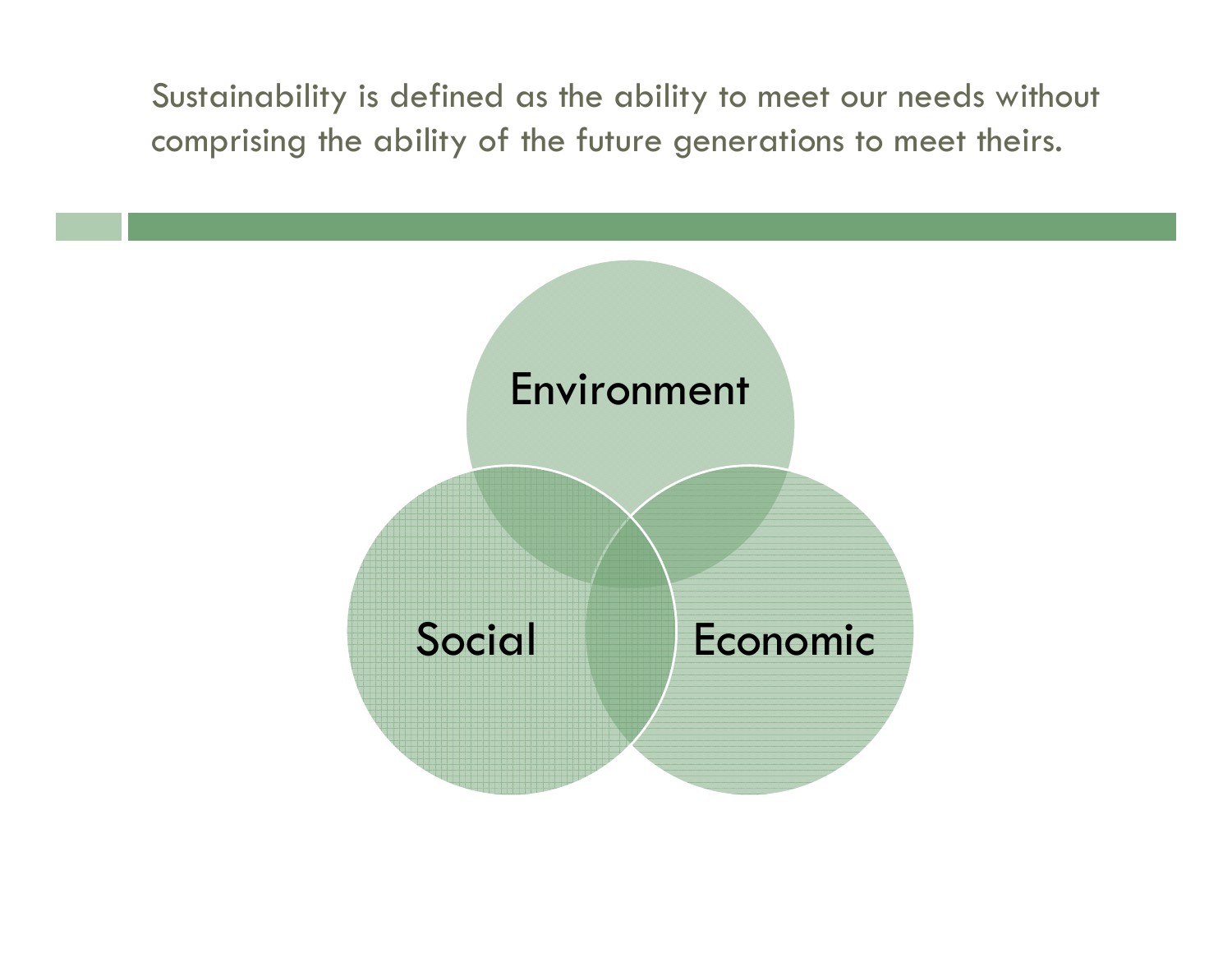#### Assumptions to set the scene.

- $\Box$  You have decided to take part in a sustainability scheme for:
	- **O** Sustainable efficiency
	- **O** Market/consumer pressure
	- **Q** Pressure from stakeholders
	- **Influence of government**
- $\Box$  You have been running your business for a while, and have most systems in place.
- $\Box$  You don't have huge amounts of cash available for changes and improvements
- $\Box$ You are committed to being sustainable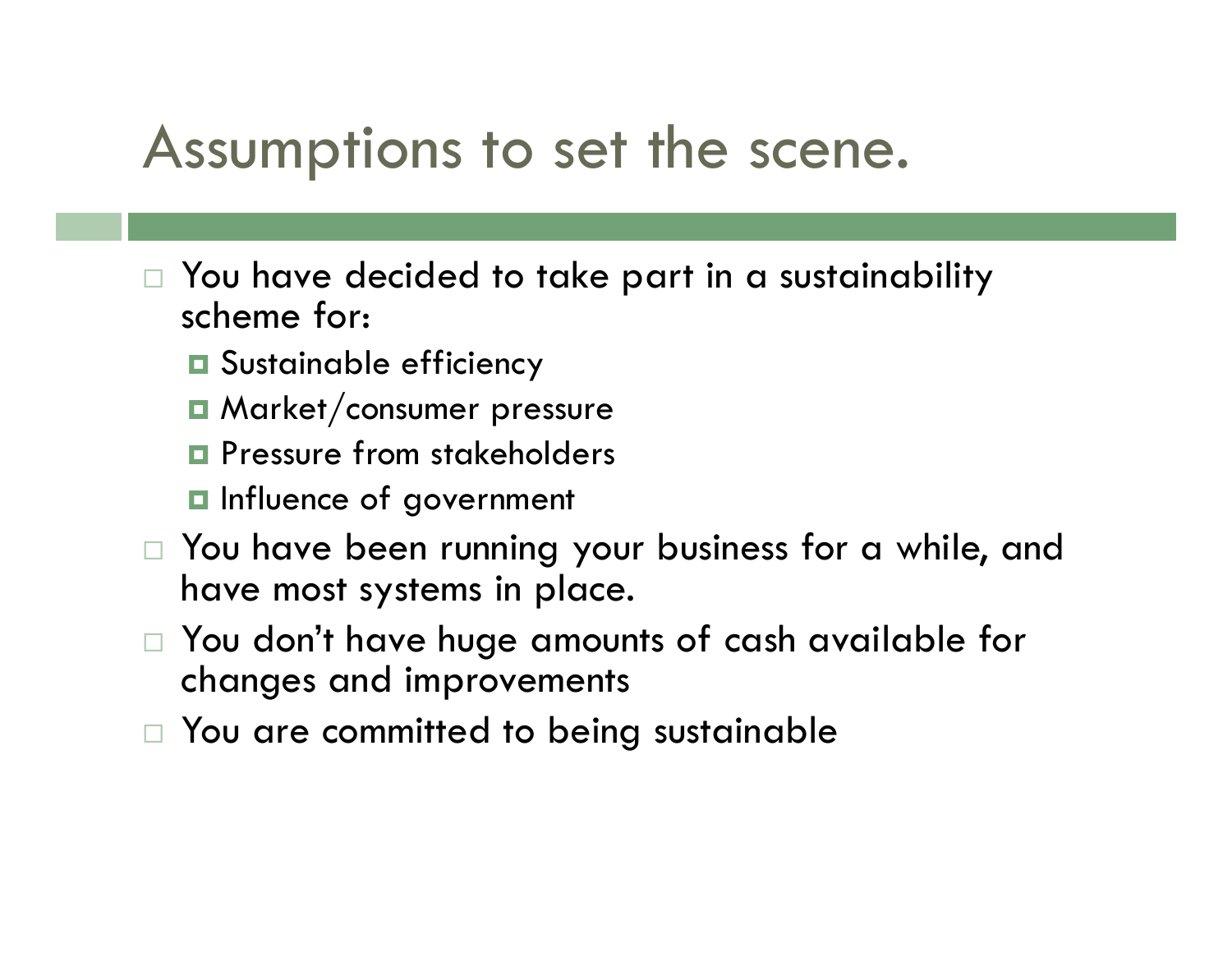### Ready…….

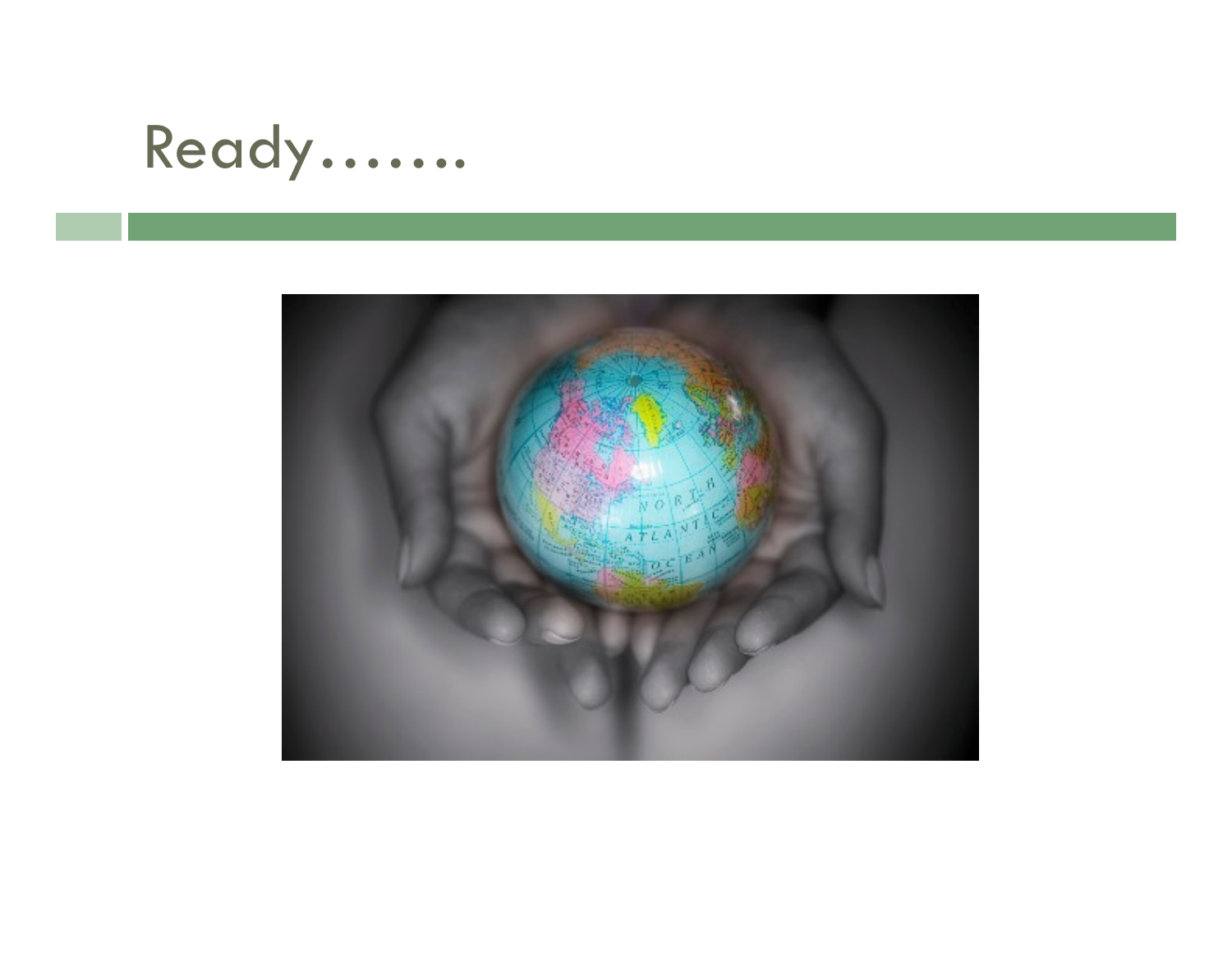### Read and research

- Make sure that you thoroughly understand what is required from the scheme/certification body and the basis of the assessment.
- Download all relevant documents:
	- $\blacksquare$  The standards
	- $\blacksquare$  The compliance criteria
	- Any guidance from the scheme including: how to comply, best practice, examples of what they require.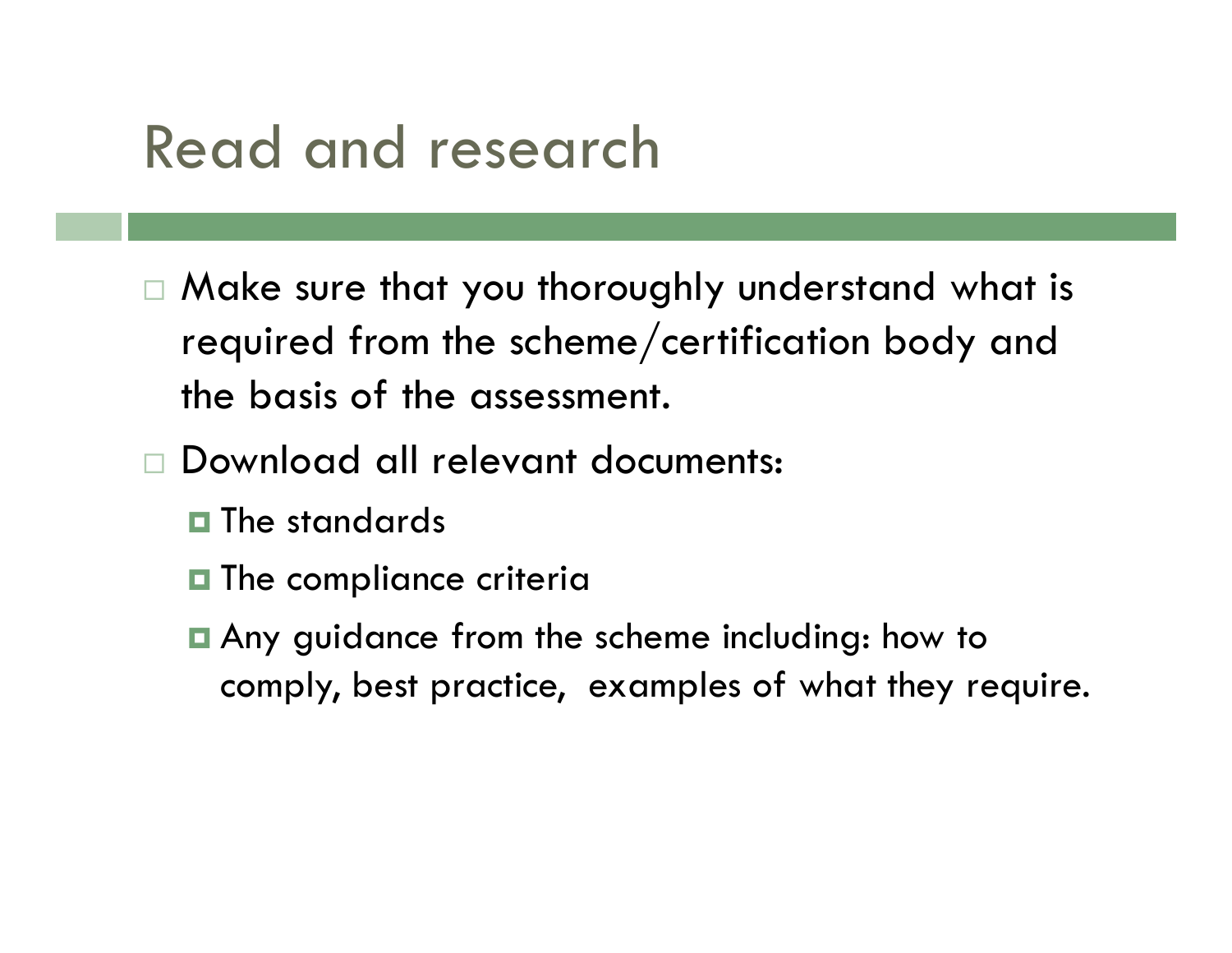

#### Choose your 'eco-warrior'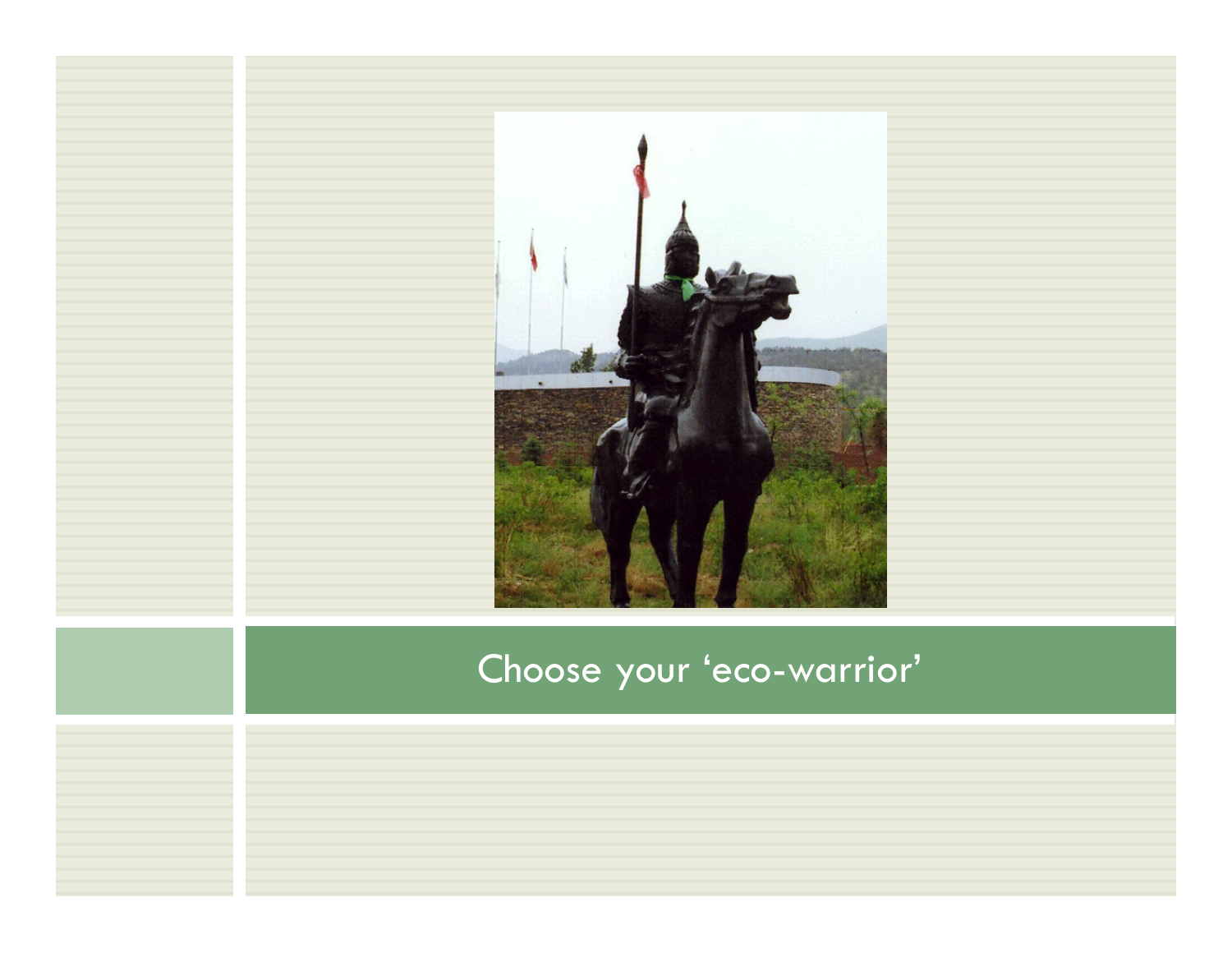### Sustainability Officer/Internal auditor

- $\Box$ Assign one person to lead the compliance process
- $\Box$  They should be:
	- $\blacksquare$  From a high enough level of management to have the capacity to lead change
	- $\blacksquare$  Have experience/passion for the assignment they have been given
	- **Have clear roles and responsibilities defined**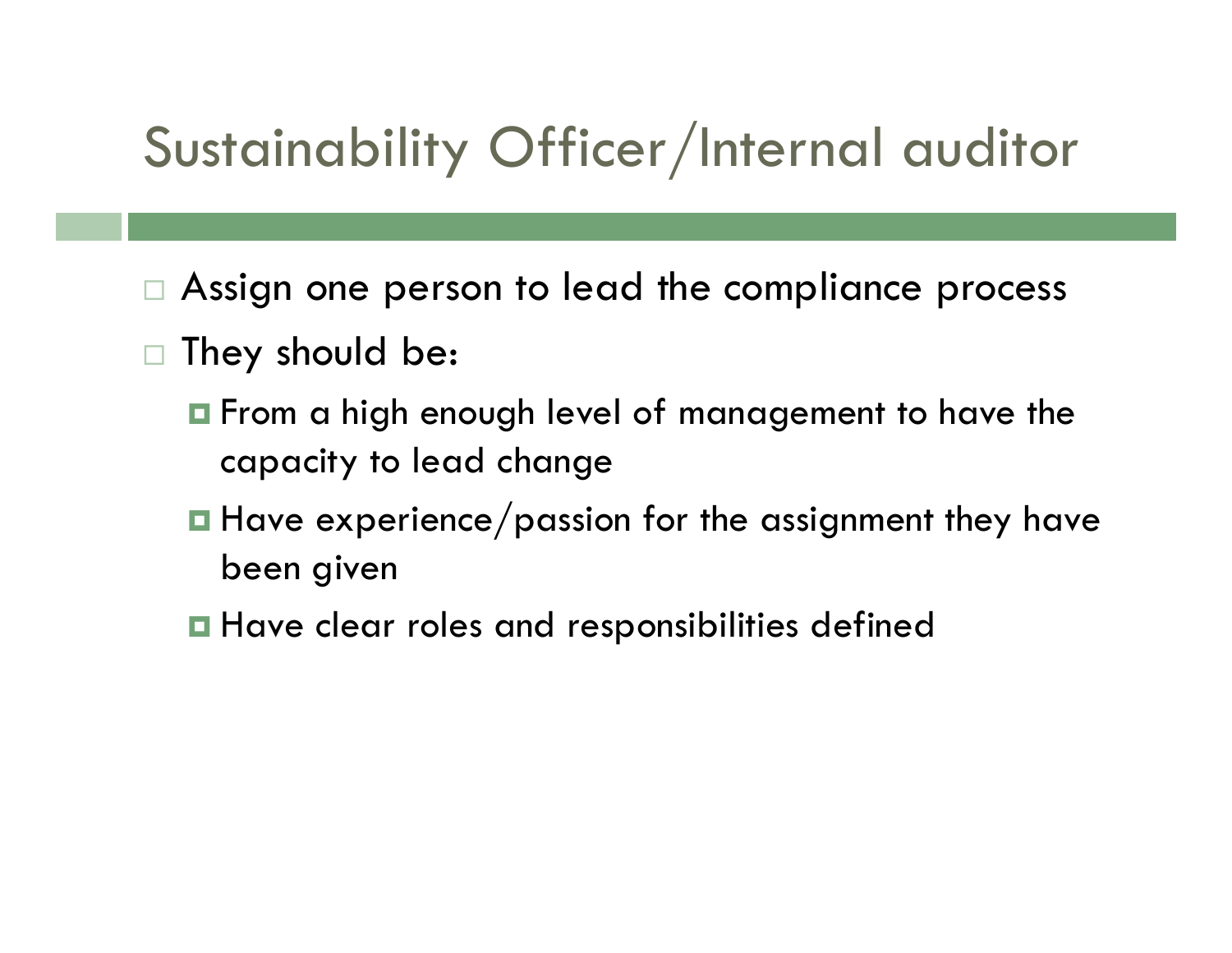### Engage top management

□ The commitment of senior management ensures the commitment of the entire organisation, which in turn facilitates the implementation of successful change towards sustainability.

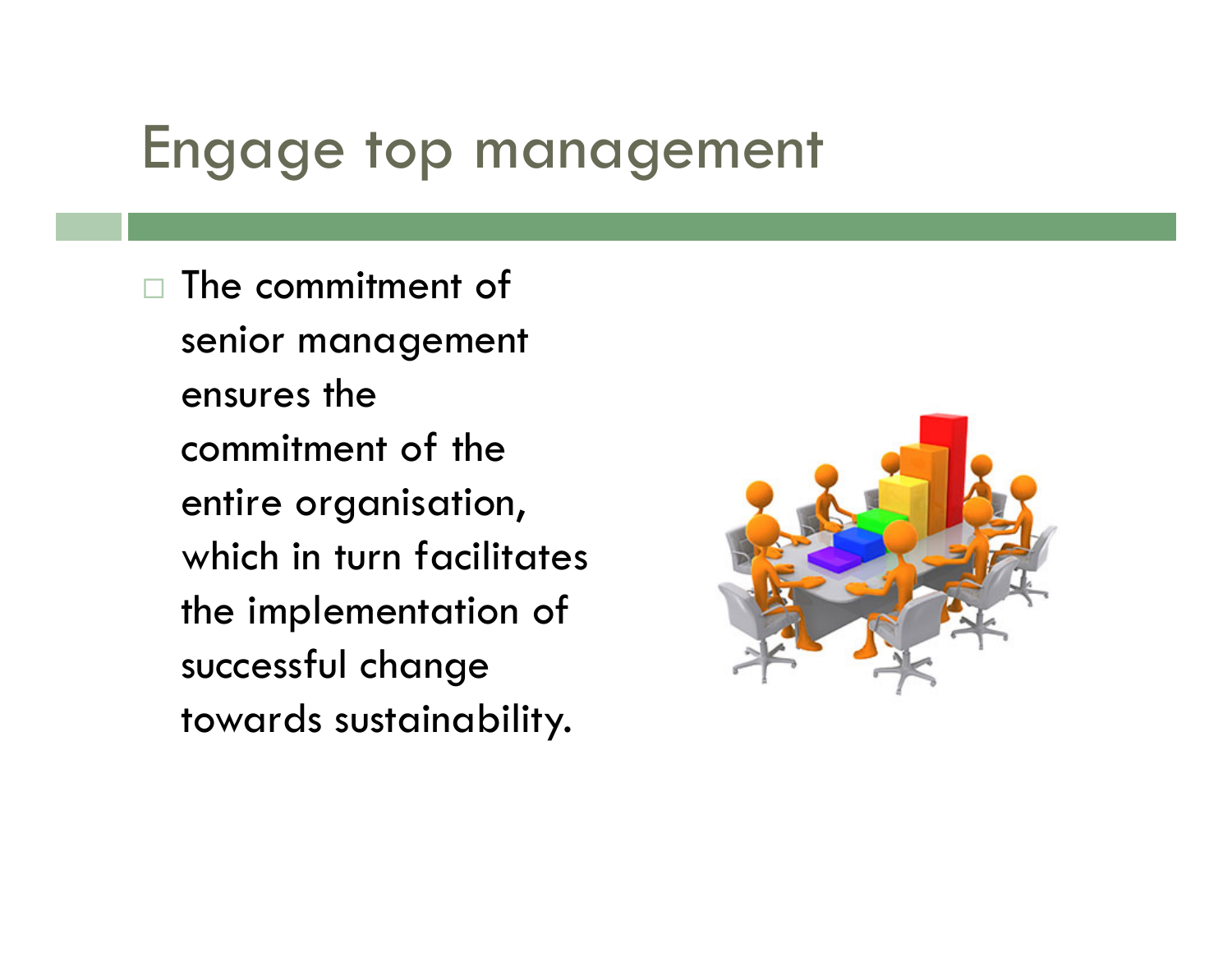### Planning and persuasion

- $\Box$  To ensure the commitment of your top management, you will need to present them with a clear plan; including a budget and a time line.
- $\square$  You will need to make sure that funds are made available for the costs required to comply with the standards e.g. training, communication, committee meetings etc.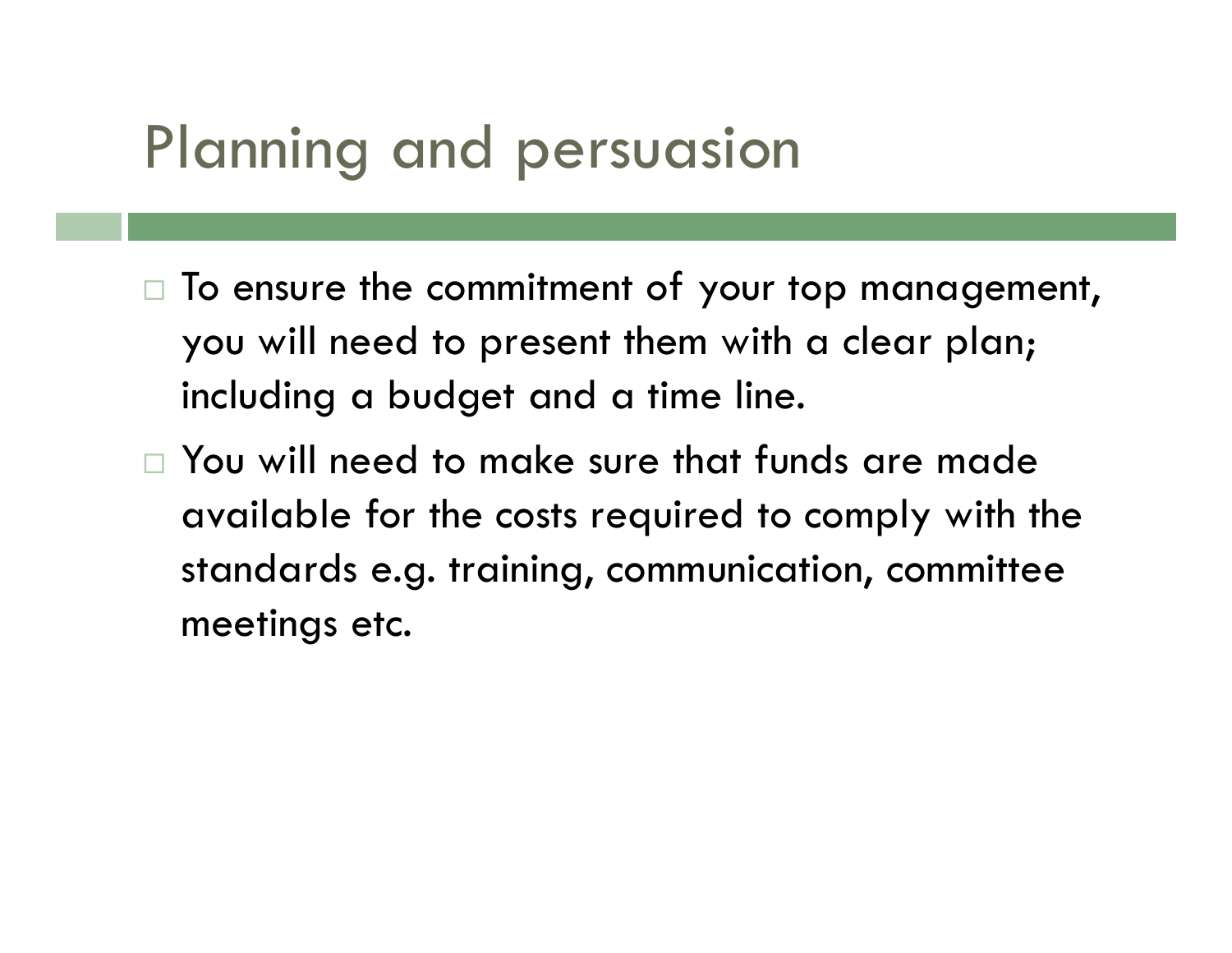### Give yourself time!

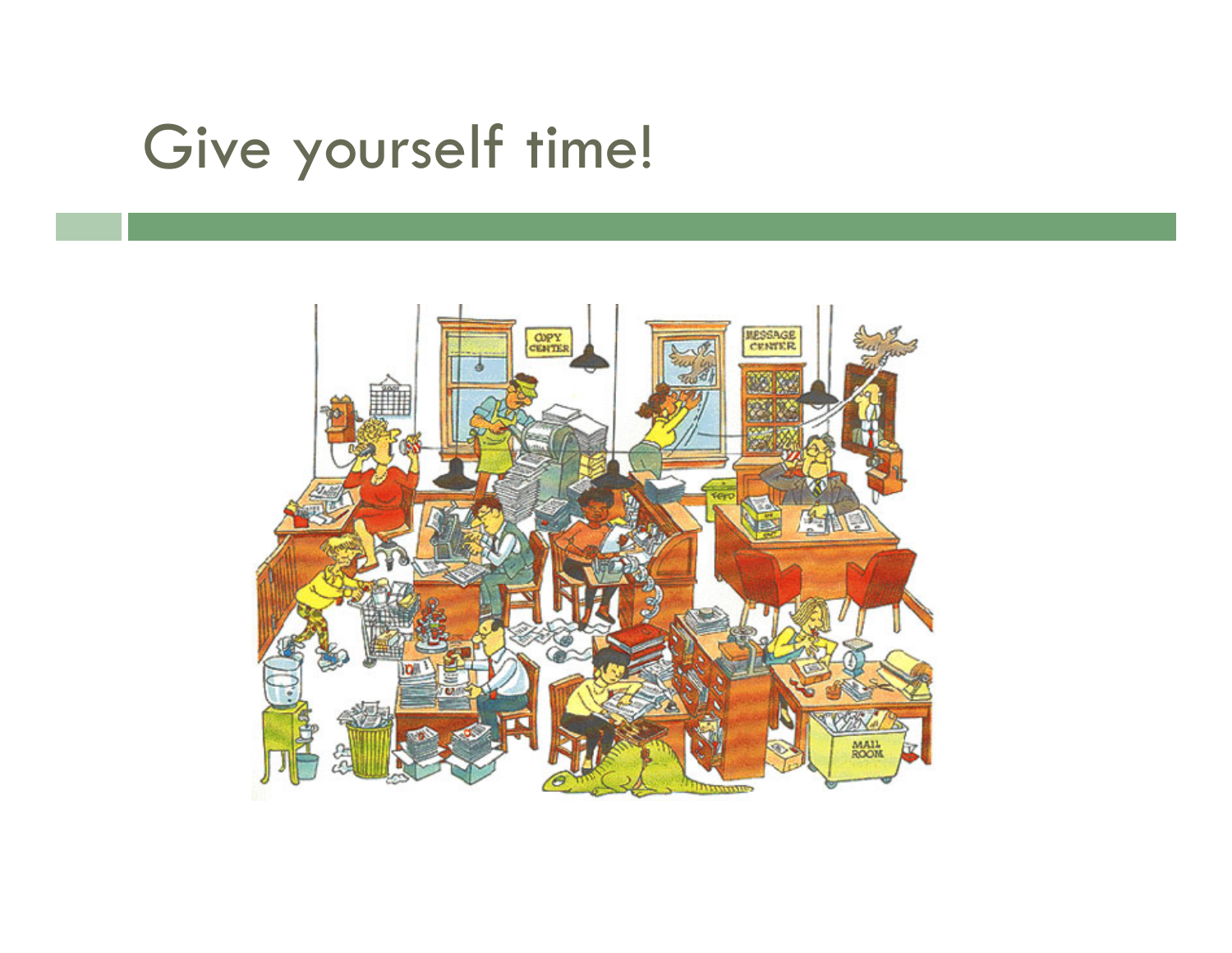### Steady…….

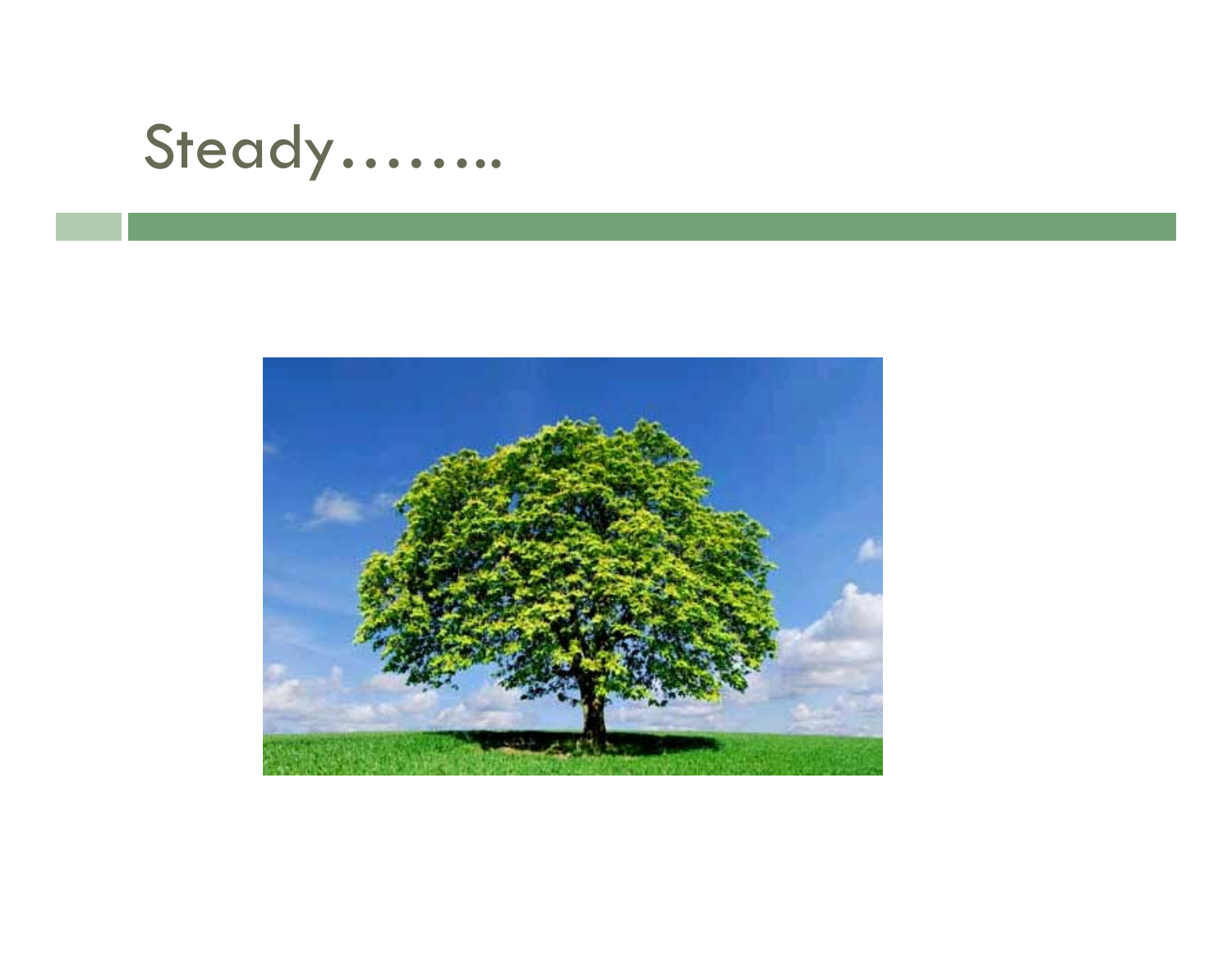### Determine your starting point

Carry out a preliminary review

(an initial analysis of the issues, impacts and performance related to the activities of your organisation).

This can be a general assessment or more specifically geared towards the scheme or certification you wish you attain.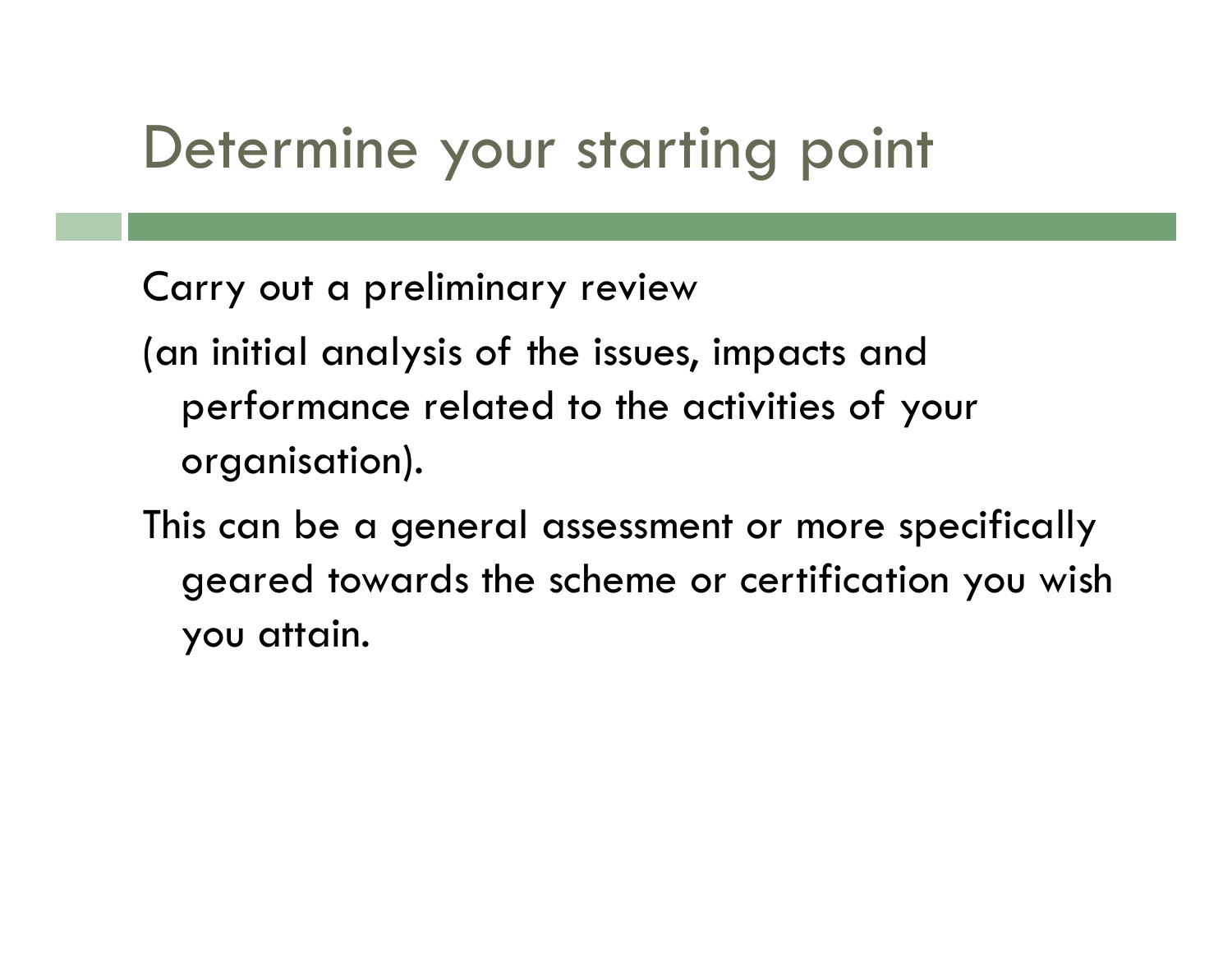### Starting point contd.

This will help to:

- $\Box$  Determine if you can meet at least the minimum standards required
- □ Development policy
- $\Box$ Gain senior management commitment.
- $\Box$ Planning the overall strategy towards sustainability.
- $\Box$  Give you a measure against which changes in performances can be assessed.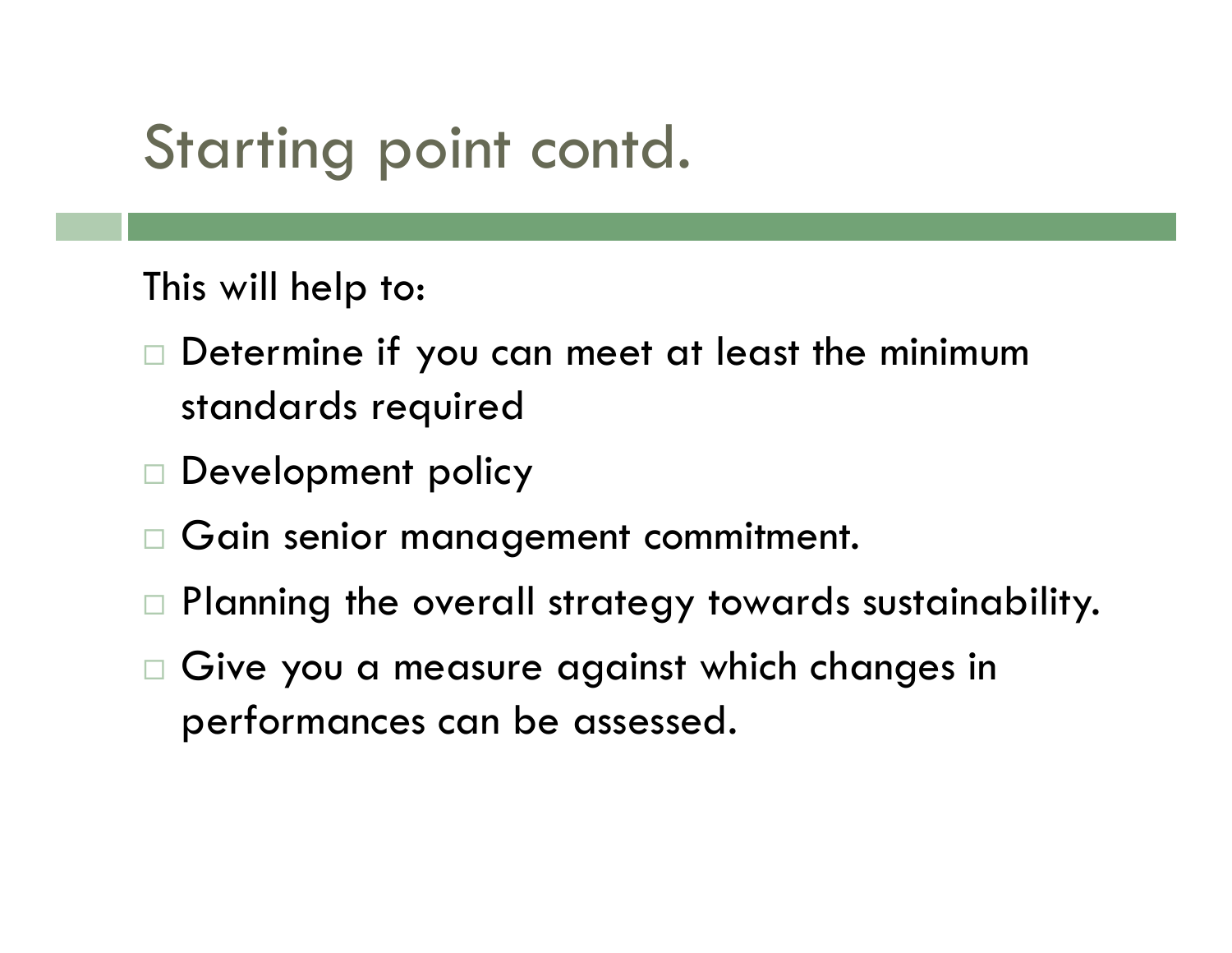Aspects that should be addressed by the initial review

Legislation/regulations Management systems/practices/procedures Environmental impacts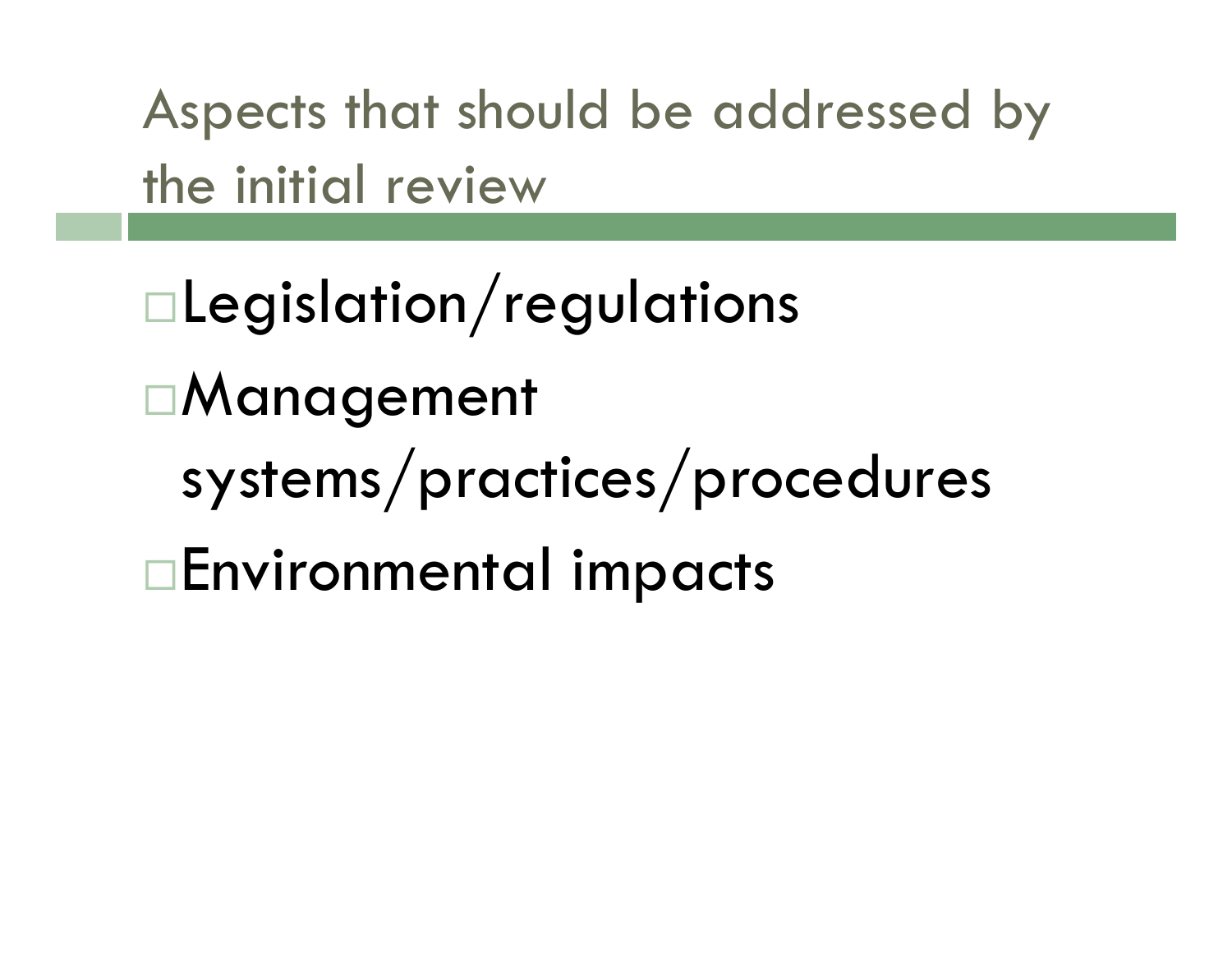### Legislation/regulations

- Areas of potential litigation
- Current National and International legislation
- Potential future legislative requirements
- Taxes
- $\square$  Standards of the scheme you are being audited against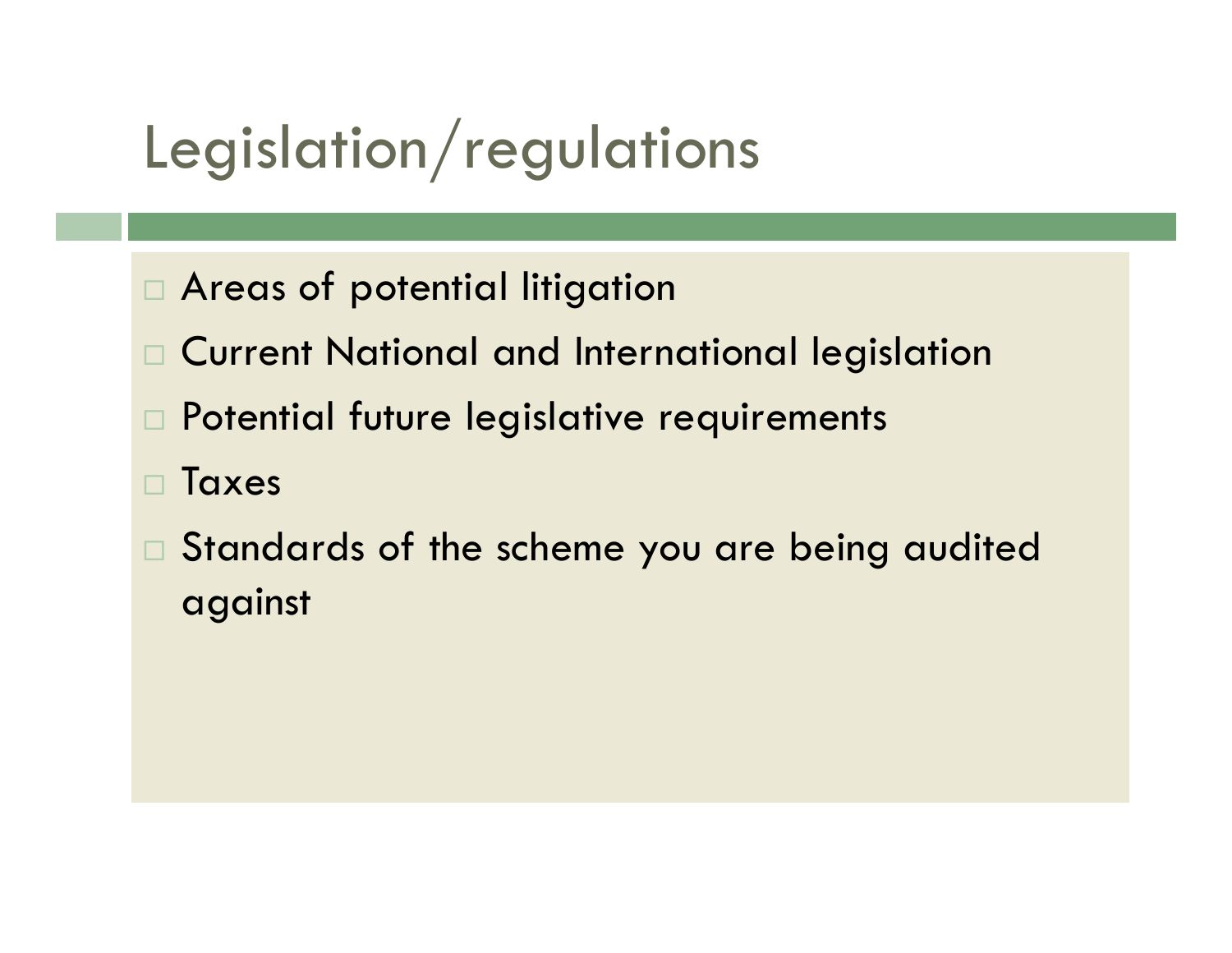# Management

#### Systems/practices/procedures

- $\Box$ Staff skills//information
- $\Box$ HR policies and procedures
- $\Box$ Marketing and sales
- $\Box$ Financial management
- $\Box$ Corporate social responsibility (CSR)
- $\Box$ Current health and safety systems
- Contingency procedures for prevention/reporting/limiting accidents
- $\Box$ Performance on previous accidents/incidents
- $\Box$ Existing procurement policy/investment plans
- Communication system/internal and external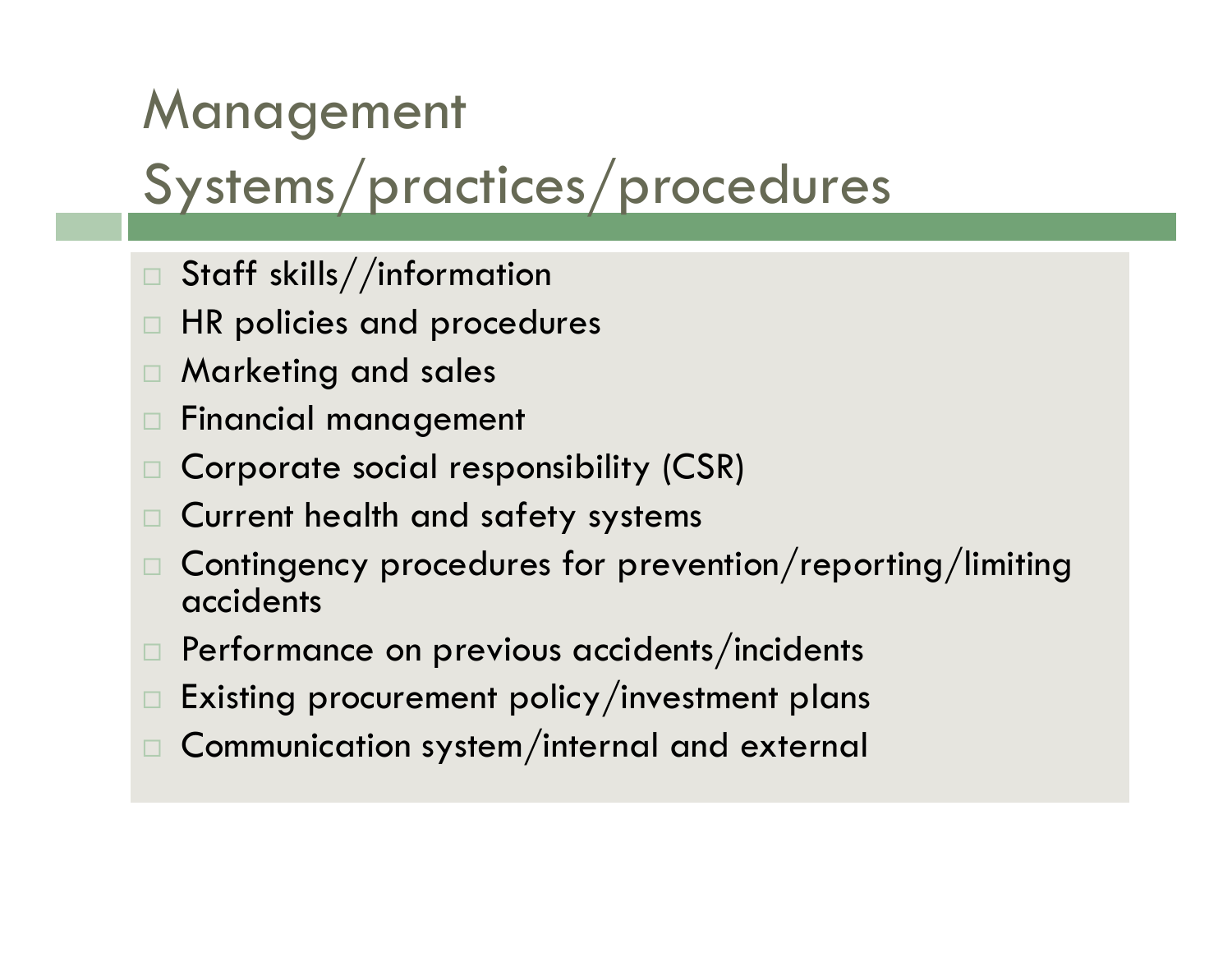### Environmental Impacts

- $\Box$  Energy management and use  $$ fuel/heat/light/power
- $\Box$  Raw materials management renewables/non renewables – natural resource depletion
- $\Box$  Emissions to air volume/type/treatment
- $\Box$  Effluent to water volume/type/treatment
- Noise pollution
- Waste avoidence/disposal of solid waste mass/type/disposal route recycling/reuse.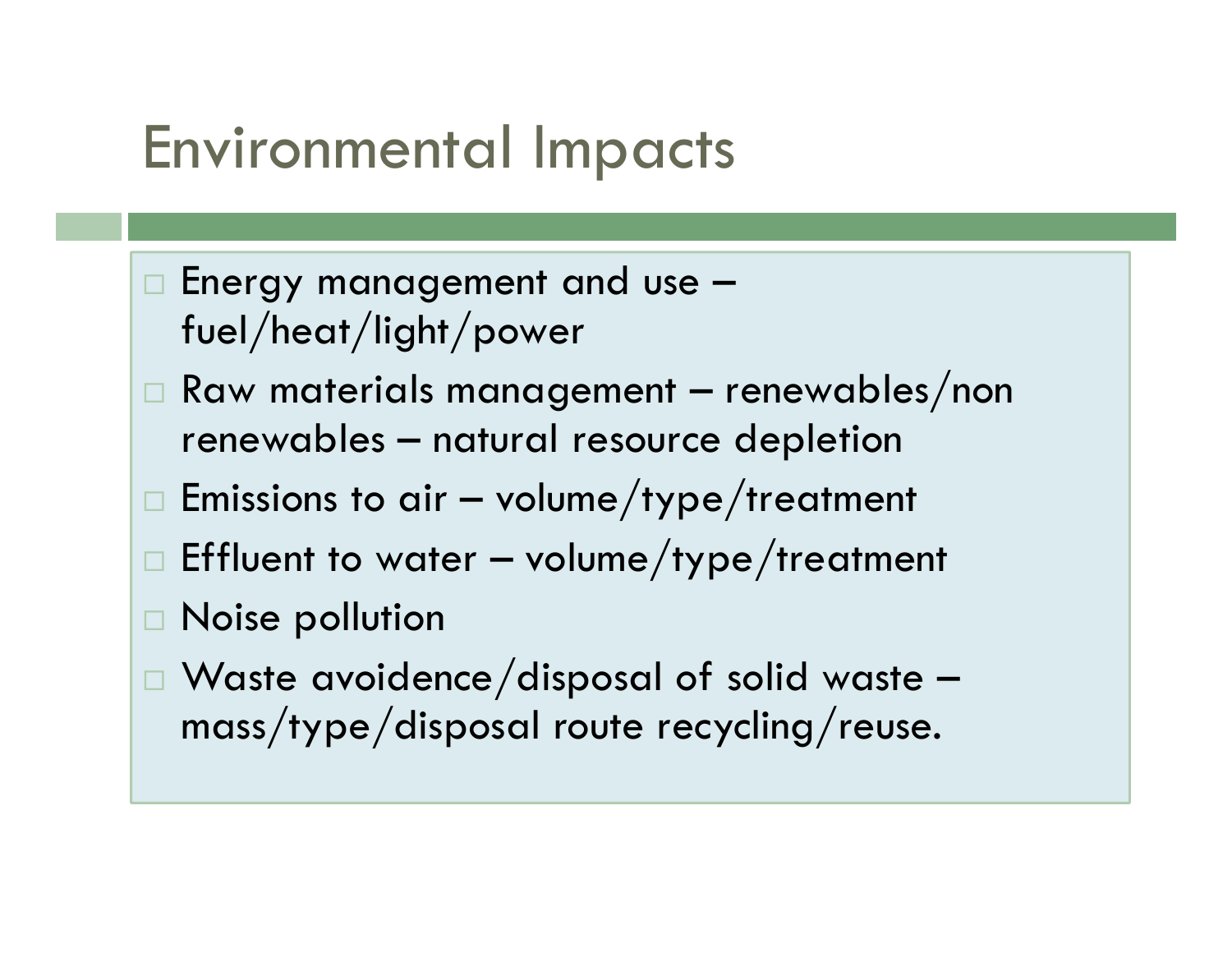### Go!

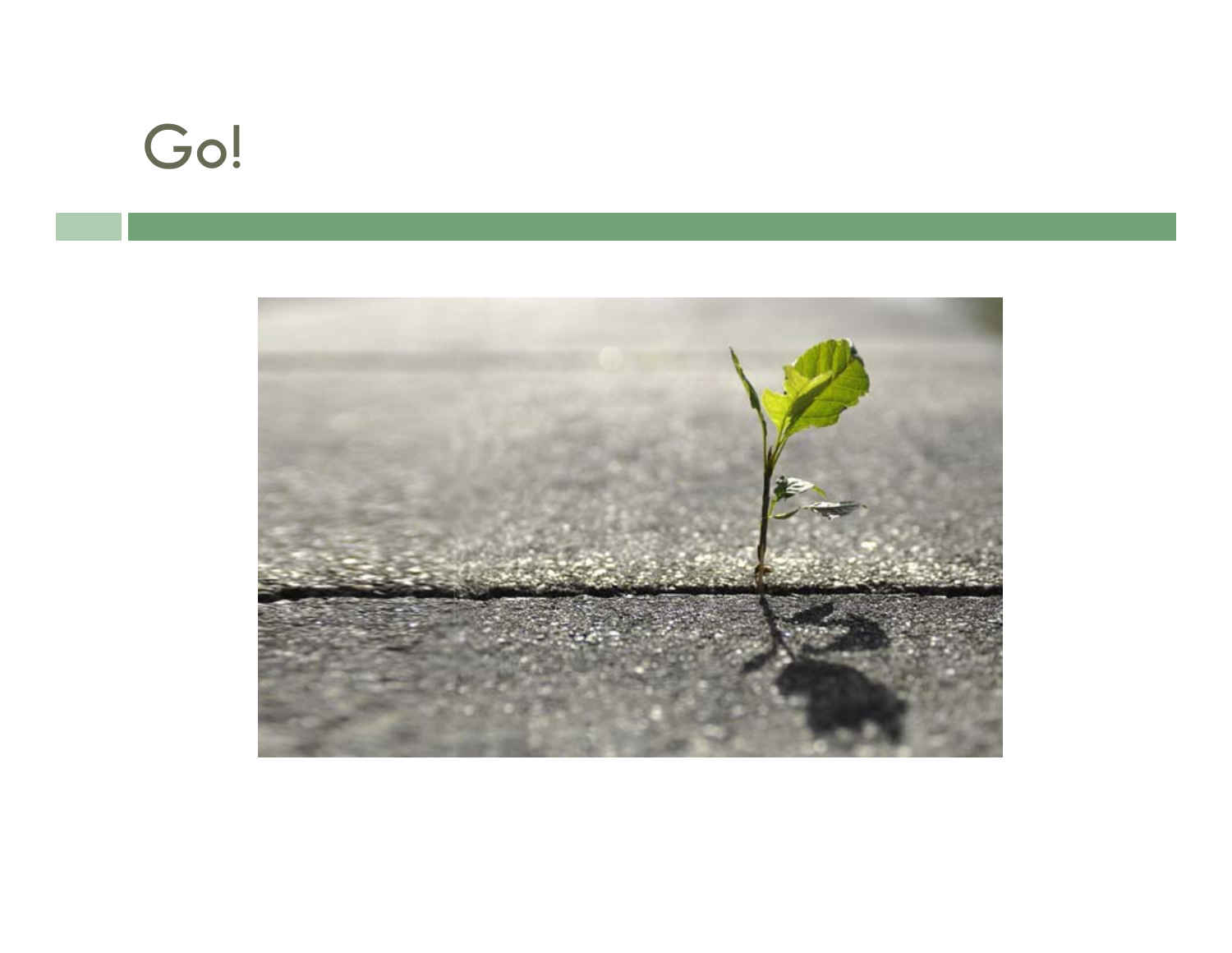Having established <sup>a</sup> framework to drive the change towards sustainability, and established where your organisation is on that road, it is now time to make the change, ge<sup>t</sup> audited and ge<sup>t</sup> certified!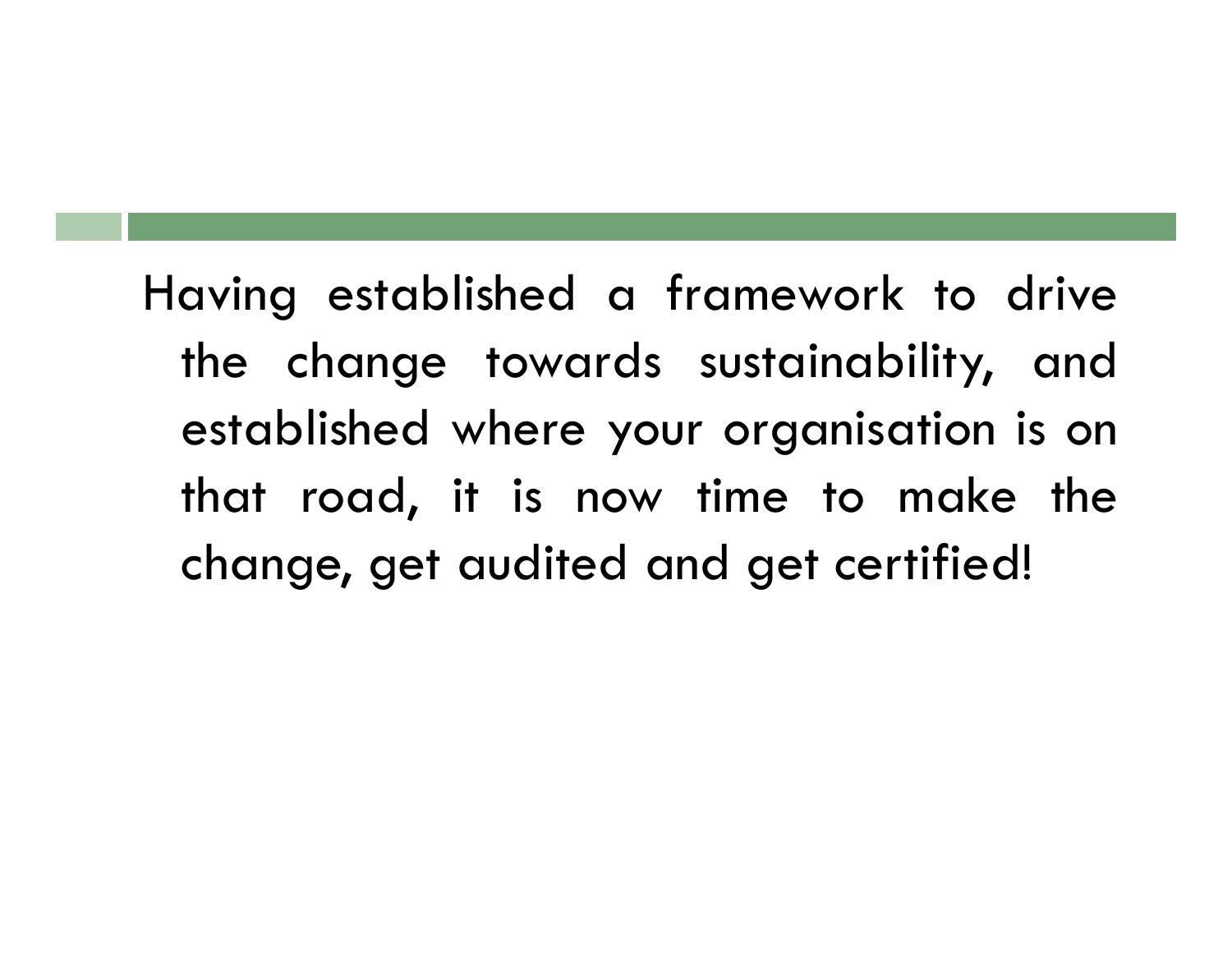

 Make sure that all policies are written, filed correctly, and most importantly are communicated to everyone, posted on notice boards, understood (translated if need be), and followed.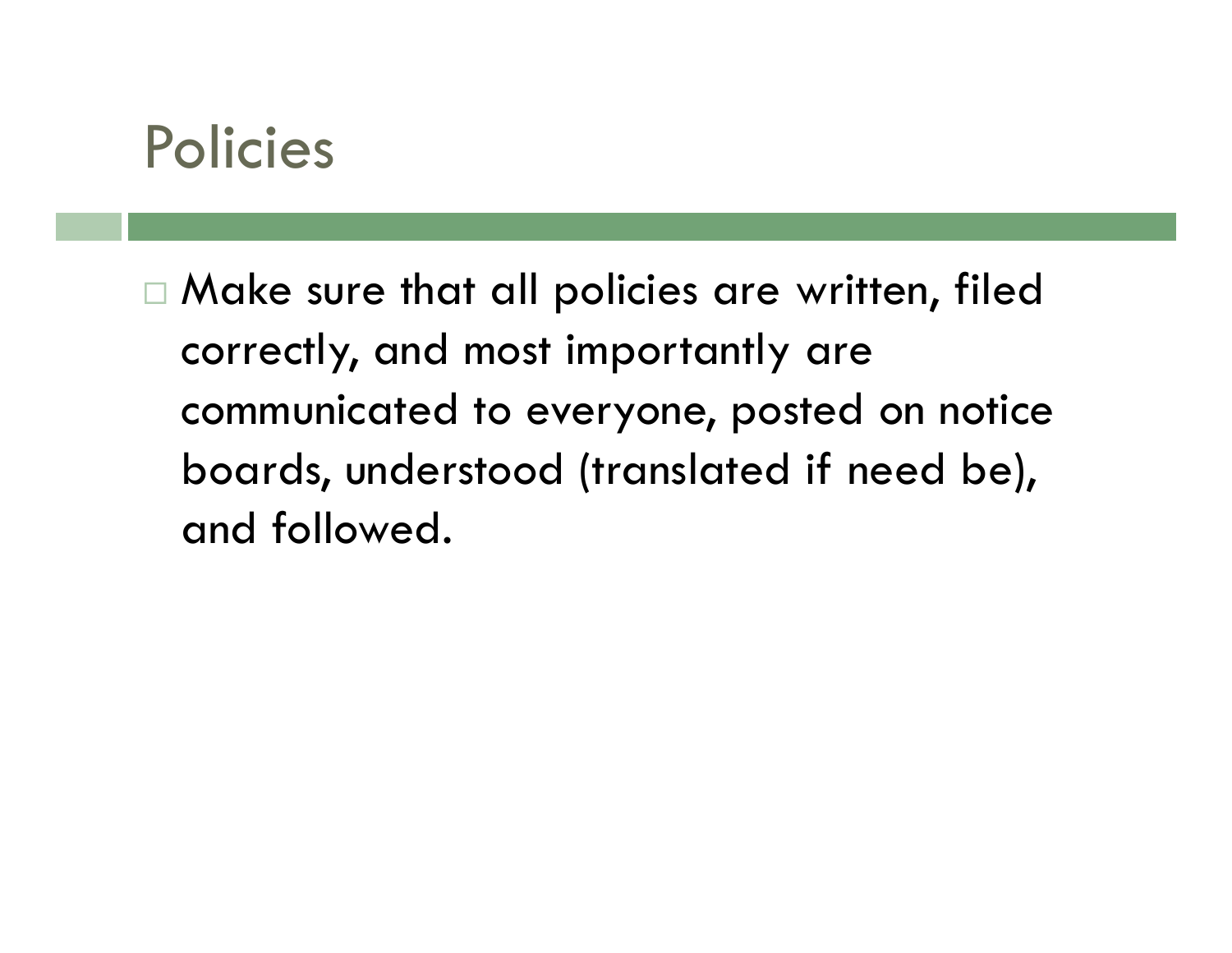#### Records

- Keep all records:
	- **O** Communications
	- **□ Minutes of meetings**
	- $\blacksquare$  Disciplinary and grievance procedures
	- **□** Data collection e.g. water use, electricity use, measurements of waste disposed of/recycled,
	- Maintenances records e.g. electrical, refrigeration
	- **E** Accident records
	- **□** Spills records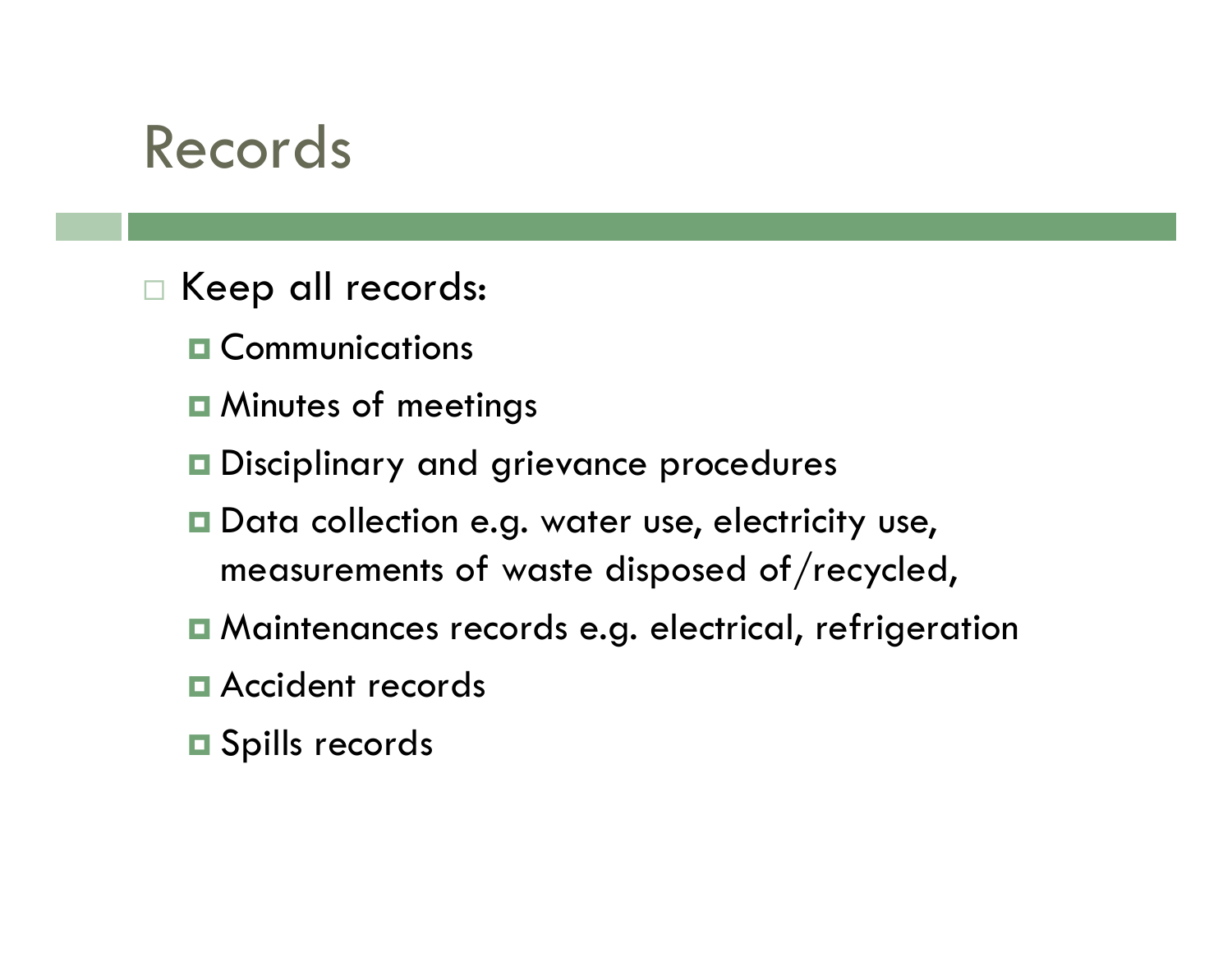### Ask advice

- Don't be shy about asking advice:
- $\Box$  Contact the organisation who will be auditing you and confirm anything you are unsure of,
- $\Box$  Contact other similar organisations who may already be certified, and may be willing to help and share their experience.
- $\Box$  Try doing your own internal audit, to make sure that you are ready for an external auditor, and are compliant with the requirements of the certification you have chosen.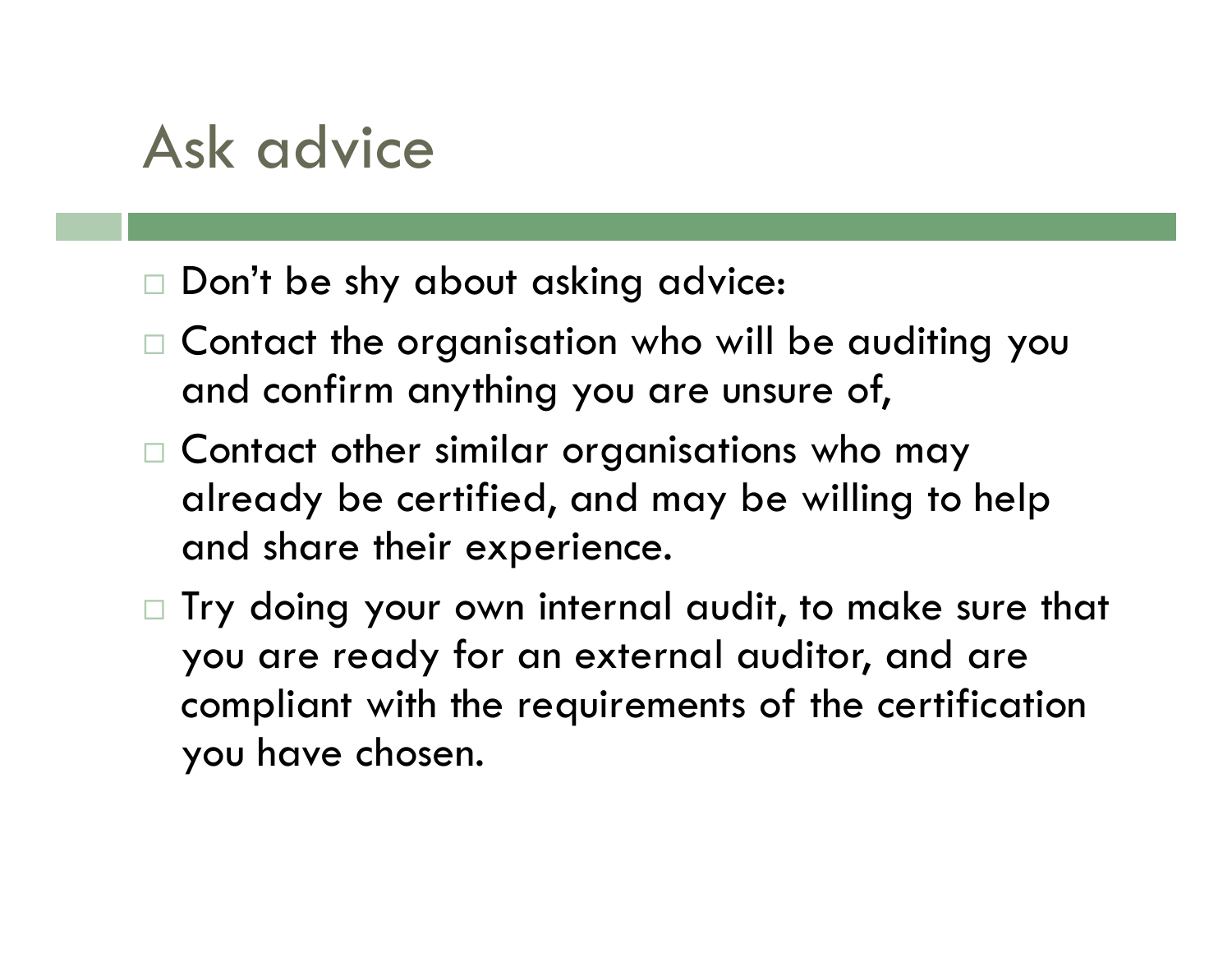### Your audit.

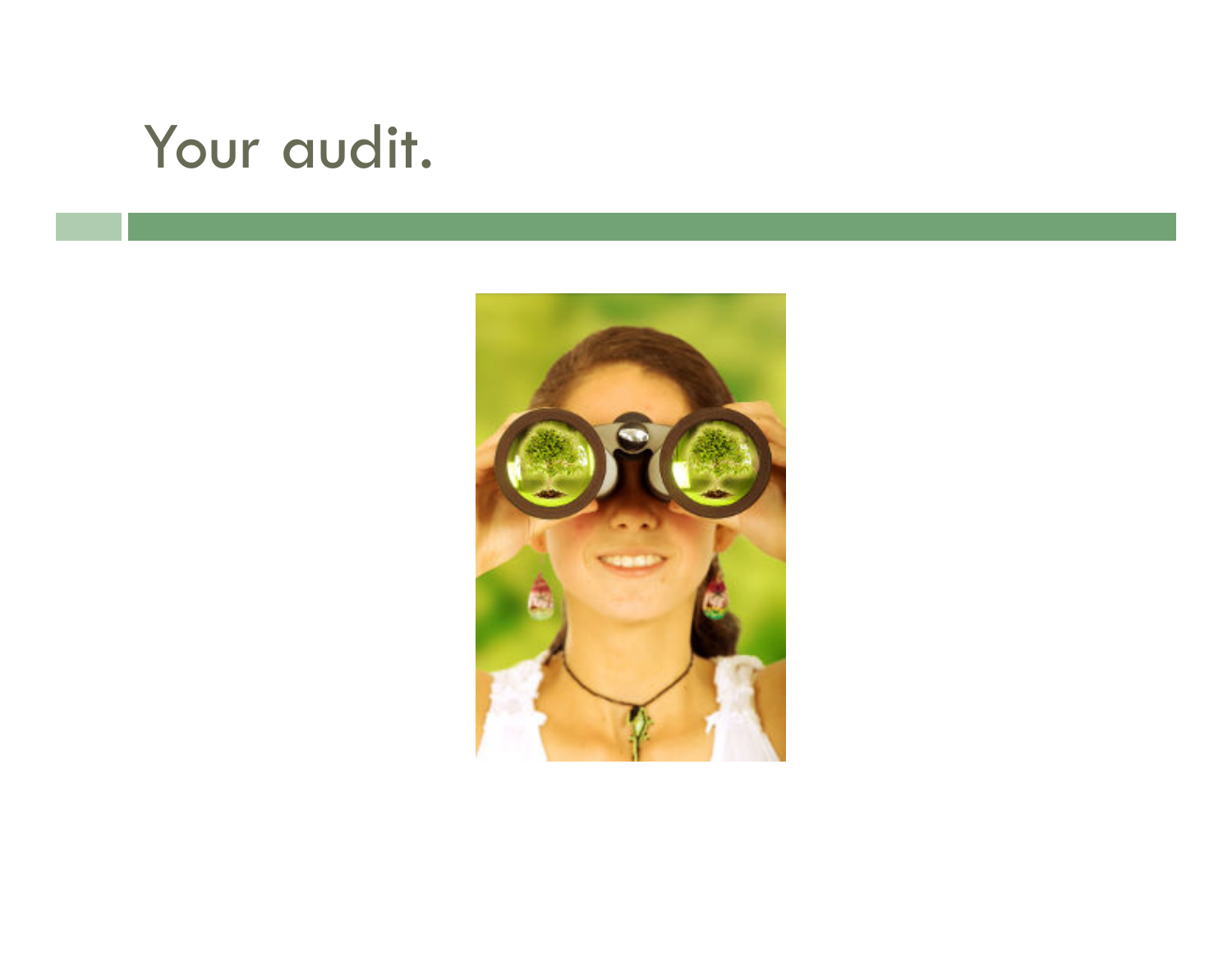### Remember:

- □ By committing to the audit you have essentially agreed that the auditor may go through all your records, files, and inspect your premises as needed.
- □ Any information that the auditor uses will be kept confidential
- $\Box$  The auditor reports to the certification body according to their findings, as a result you may achieve certification or be given pre-conditions
- $\Box$  Think of the auditor, not as an enemy but, as an outside pair of eyes that you are using to improve your organisation
- □ Do not ply your auditor with gifts, nor wine and dine them